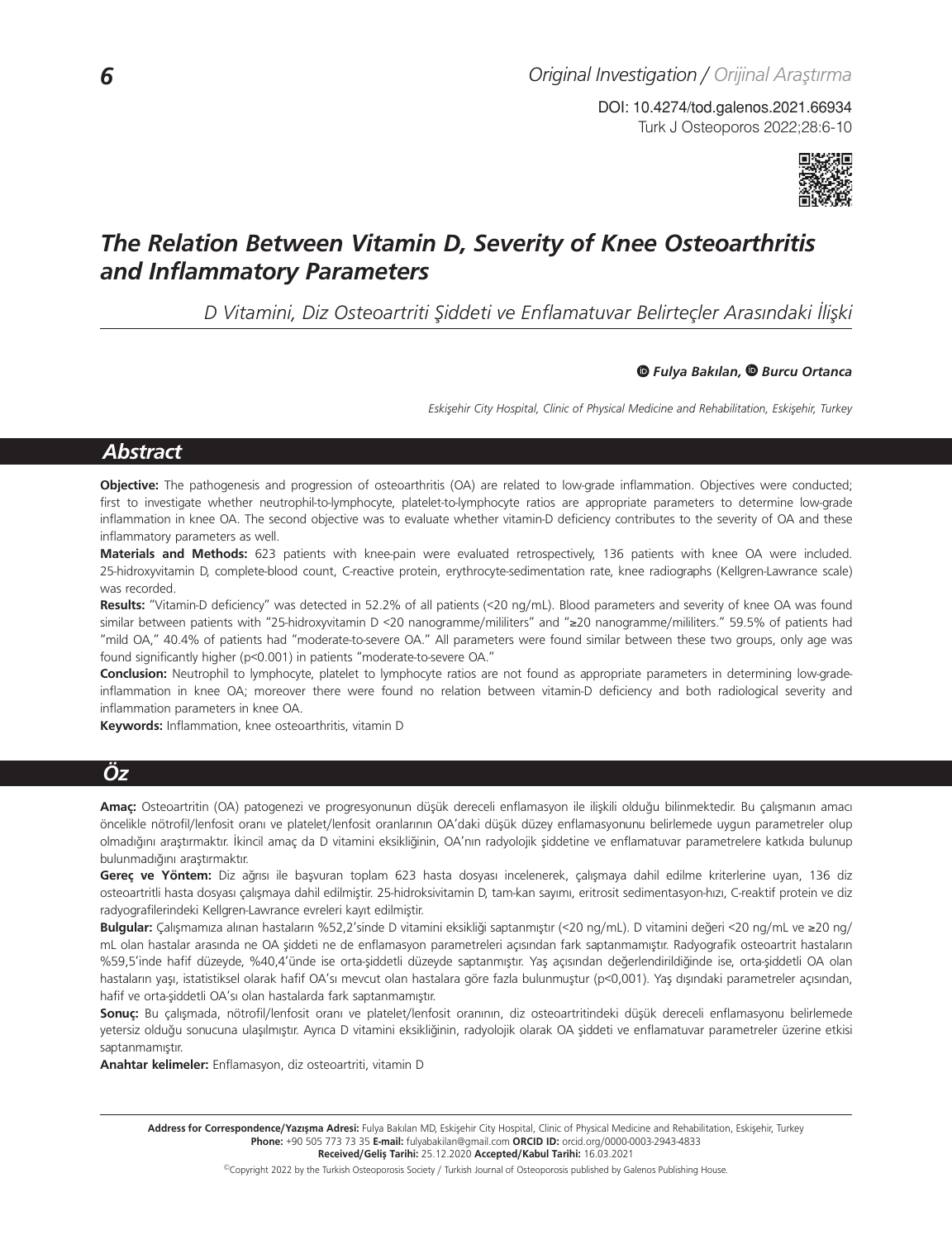### **Introduction**

There is evidence that the progression, also the pathogenesis of osteoarthritis (OA) has a relationship with low-gradeinflammation (1). Inflammation in synovium; histologically, synovitis involved infiltration of inflammatory cells, such as mononuclear cells (2) inflammatory mediators and cytokines resulting with degenerative changes in cartilage and often contributing to radiographic damage (3) in knee OA (4-6).

It is important to prove the inflammation of patients with knee OA in routine clinical practice to know the progression. In recent studies, many inflammatory parameters were investigated in knee OA and there are conflicting results. Creactive protein which a marker of inflammation, is predictive of the progression of OA (7). And also a simple ratio of neutrophil to lymphocyte (NLR) and platelet to lymphocyte ratios (PLR) are easily measured from complete blood count, are inexpensive systemic markers for subclinical low grade inflammation in many circumstances, In inflammation and stress responses, neutrophil counts increases and lymhocyte counts decreases. On the other hand many inflammatory mediators such as IL-6, decreases the level of platelet by stimulating platelet production (8). Furthermore platelet stimulation takes place giving way to neutrophil stimulation. In inflammation, both platelet and neutrophil levels increase, lymhocyte count decreases in peripheral blood. Higher blood NLR and PLR was reported to be related with many rheumatological diseases (9,10). Also in knee OA, some studies found their levels elevated (11,12) conversely in some studies they were not found elevated (13). On the other hand, a higher cartilage loss was reported with vitamin-D insufficiency as well [25-hydroxyvitamin D (25-(OH)D)<20 nanogramme/ mililiters], normal levels of vitamin D is important for both musculoskeletal system (14,15) also for other systems (16,17). However, some consicting studies reported that vitamin D insufficiency is not associated with knee-OA (18-21). It is known that, vitamin D modulates insammatory cytokines (22) which contribute to the pathological process of knee-OA. Besides that, vitamin D deficiency has a relationship with elevated C-reactive protein (CRP) concentrations (23) and NLR, PLR (24) in other diseases. Considering the effects of vitamin D on inflammation, it is expected that vitamin D deficiency may contribute to OA progression.

In the above studies, the effect of vitamin D on either OA severity or inflammatory parameters were investigated. This study was designed to determine the effect of vitamin D on both OA severity and inflammatory parameters, also to investigate whether NLR, PLR are appropriate parameters in routine clinical practise to determine low-grade inflammation in knee OA.

### **Materials and Methods**

This is a retrospective investigation of our outpatient clinic patients with knee ache between January 2019 and May 2020 by searching their records. The datas of 623 patients with knee ache were reviewed for gender, age, 25-(OH)D levels, complete blood count and knee radiographs.

Inclusion criteria were as follows: aged between 40-80 years with records of 25-(OH)D levels, complete blood count and knee graphies. Exclusion criteria were as follows: patients with knee surgery, total knee arthroplasty, rheumatoid-factor and antinuclear antibodies positivity and rheumatological diseases, hematological diseases, infectious diseases, bone/soft tissue tumors.

Knee radiographs were interpreted by two physical therapy and rehabilitation specialists for Kellgren-Lawrance (K-L) scale (25): grade 0- normal, grade 1- doubtful narrowing in the joint space, possible osteophyte, grade 2- definite osteophyte, possible narrowing in the joint space, grade 3- moderate osteophytes, definite norrowing in the joint space, some sclerosis, grade 4- marked narrowing in the joint space, severe sclerosis and definite bone ends deformity.

The level of 25-(OH)D, the count of platelet, neutrophil and lymphocyte, the NLR and PLR, mean platelet volume, erythrocyte sedimentation rate (ESR), CRP records were taken from blood tests. Serum 25-(OH)D values; 0-19.99 ng/mL (50 nmol/mL) was defined as vitamin D deficiency (26).

The study was carried out with the approval of the Council of Ethics of the Eskişehir Osmangazi University Non-Invasive Clinical Researches Ethics Committee (decision no: 23, date: 11.08.2020).

#### **Statistical Analysis**

The distribution of each continuous variable was tested with Shapiro-Wilk test and descriptive statistics were mean ± standard deviation or median (25-75%). Normally distributed variables were performed with independent samples t-test and nonnormally distributed variables were performed using the Mann-Whitney U test. The categorical variables (i.e. presence gender) were evaluated with chi-square tests and were presented as numbers and percentages. A p-value <0.05 was considered as statistical significant. All analyses were performed using the SPSS version 22.0 software (SPSS Inc., Chicago, IL, USA).

#### **Results**

One hundred and thirty six (125 female, 11 male) met the criteria. Mean age was 60.85±10.02.

Eighty one (59.5%) patients had mild OA, 55 (40.4%) patients had moderate to severe OA. Only age was found significantly higher in patients with moderate to severe OA (p<0.001). Other parameters were similar between patients with mild OA and moderate to severe OA (Table 1). 52.2% of all patients had vitamin D deficiency (<20 ng/mL). All parameters found similar between patients with 25-(OH)D<20 nanogramme/mililiters and ≥20 nanogramme/mililiters (Table 2).

#### **Discussion**

According to results of present study, inflammatory parameters; NLR, CRP and ESR values were found higher in moderate to severe OA patients than mild OA patients however the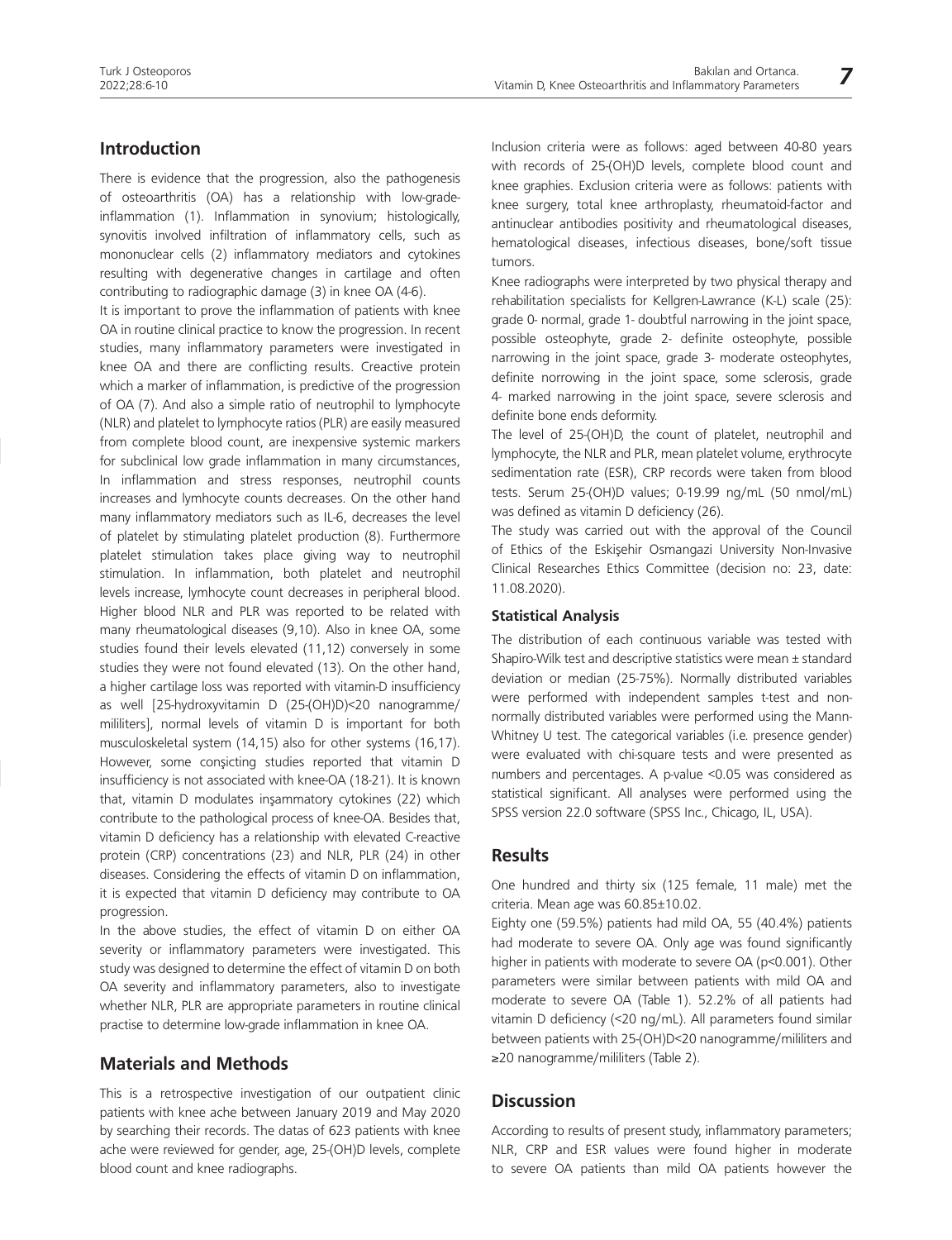# **Table 1. Demographic characteristics and laboratory findings of knee osteoarthritis patients according to knee osteoarthritis severity**

|                                                                                                                                                                                                                                                                                                                                                | <b>Mild osteoarthritis</b><br>(K-L grade 1-2)<br>$(n=81)$ | <b>Moderate to severe</b><br>osteoarthritis<br>(K-L grade 3-4)<br>$(n=55)$ | p-value |
|------------------------------------------------------------------------------------------------------------------------------------------------------------------------------------------------------------------------------------------------------------------------------------------------------------------------------------------------|-----------------------------------------------------------|----------------------------------------------------------------------------|---------|
| $Age*$                                                                                                                                                                                                                                                                                                                                         | 58.03±9.53                                                | $65.0+9.33$                                                                | p<0.001 |
| Female/male n (%)                                                                                                                                                                                                                                                                                                                              | 74 (91.3%)/7 (7.6%)                                       | 51 (92.7%)/4 (7.2%)                                                        | 0.775   |
| Leucocyte count*                                                                                                                                                                                                                                                                                                                               | $7.41 \pm 1.79$                                           | $7.71 \pm 2.16$                                                            | 0.379   |
| Platelet count**                                                                                                                                                                                                                                                                                                                               | 261 (224-312)                                             | 244 (211-291)                                                              | 0.232   |
| $NLR^*$                                                                                                                                                                                                                                                                                                                                        | $1.81 \pm 0.67$                                           | $1.94 \pm 0.80$                                                            | 0.320   |
| $PLR***$                                                                                                                                                                                                                                                                                                                                       | 111 (91-137)                                              | 109 (90-124)                                                               | 0.373   |
| $MPV**$                                                                                                                                                                                                                                                                                                                                        | $7.67(6.69-8.77)$                                         | 7.95 (7.03-8.96)                                                           | 0.370   |
| ESR**                                                                                                                                                                                                                                                                                                                                          | $13(6-22)$                                                | $14(9-22)$                                                                 | 0.259   |
| $CRP*$                                                                                                                                                                                                                                                                                                                                         | $2.60 \pm 2.38$                                           | $3.68{\pm}4.24$                                                            | 0.138   |
| 25-hidroxyvitamin D*                                                                                                                                                                                                                                                                                                                           | 22.58±19.78                                               | 19.39±10.62                                                                | 0.276   |
| $\overline{C}$ , and $\overline{C}$ , and $\overline{C}$ , and $\overline{C}$ , $\overline{C}$ , $\overline{C}$ , $\overline{C}$ , $\overline{C}$ , $\overline{C}$ , $\overline{C}$ , $\overline{C}$ , $\overline{C}$ , $\overline{C}$ , $\overline{C}$ , $\overline{C}$ , $\overline{C}$ , $\overline{C}$ , $\overline{C}$ , $\overline{C}$ , |                                                           |                                                                            |         |

CRP: C- reactive protein, ESR: Erythrocyte sedimentation rate, K-L: Kellgren Lawrance, NLR: Neutrophil to lymphocyte ratio, MPV: Mean platelet volume, PLR: Platelet to lymphocyte ratio, \*mean ± standard deviation \*\*median (25-75%)

| Table 2. Age and laboratory findings of knee osteoarthritis patients according to 25-hidroxyvitamin D levels                                                                                                      |                                           |                                           |         |  |
|-------------------------------------------------------------------------------------------------------------------------------------------------------------------------------------------------------------------|-------------------------------------------|-------------------------------------------|---------|--|
|                                                                                                                                                                                                                   | 25-hidroxyvitamin D <20 ng/mL<br>$(n=71)$ | 25-hidroxyvitamin D ≥20 ng/mL<br>$(n=65)$ | p-value |  |
| $Age*$                                                                                                                                                                                                            | 59.87±9.70                                | 61.92±10.32                               | 0.235   |  |
| Leucocyte count*                                                                                                                                                                                                  | $7.45 \pm 1.59$                           | $7.62 \pm 2.28$                           | 0.608   |  |
| Platelet count**                                                                                                                                                                                                  | 244 (216-309)                             | 266 (225-299)                             | 0.226   |  |
| $NLR*$                                                                                                                                                                                                            | $1.82 \pm 0.73$                           | $1.91 \pm 0.73$                           | 0.489   |  |
| $PLR***$                                                                                                                                                                                                          | 105 (89-125)                              | 112 (96-152)                              | 0.139   |  |
| $MPV**$                                                                                                                                                                                                           | 7.81 (6.73-8.93)                          | 7.68 (6.82-8.73)                          | 0.665   |  |
| ESR**                                                                                                                                                                                                             | $14(8-22)$                                | $15(6-22)$                                | 0.664   |  |
| $CRP*$                                                                                                                                                                                                            | $2.59 \pm 2.84$                           | $3.59 \pm 3.74$                           | 0.166   |  |
| CRP: C-reactive protein, ESR: Erythrocyte sedimentation rate, NLR: Neutrophil to lymphocyte ratio, MPV: Mean platelet volume PLR: Platelet to lymphocyte ratio, *mean<br>± standard deviation, ** median (25-75%) |                                           |                                           |         |  |

difference was not significant. Hematologic parameters (NLR, PLR) are accepted as inflammation parameters in a lot systemic inflammatory diseases (9,27). There are conflicting results about these inflammatory parameters in knee OA. Different from our study, Shi et al. (11) found PLR in knee OA importantly upper than healthy people. In another study which compares patients with or without OA: CRP, ESH, PLR, NLR levels were reported as high in knee OA group (12). Methodologies are different due to the lack of healthy people in our research, osteoartritis is an inflammatory disease, so inflammatory parameters are expected to be higher than healthy people. In addition, there are some studies in which patient groups were designed according to K-L Grades. Similar to our study results, Atar and Aşkın (13) compared patients K-L grade 2 and 3, and found no significant difference in CRP, ESH, NLR, PLR. Likewise, in other two studies, no relation was reported between PLR and K-L grades (11,28). Also in a review CRP was reported not to be associated with

radiological progression (29). Besides there are studies with different results from ours. Taşoğlu et al. (30) found blood NLR levels higher in K-L Grade 4 group when compared with K-L grade 1-3 group. Similar to Taşoğlu et al's. (30) study, Koca et al. (28) found the level of serum white blood cells and NLR to be higher in advanced OA (K-L grade 3-4) than mild OA (K-L grade 1-2). Considering the evidence of inflammation on OA progression (1), the absence of a significant difference in our study can be explained by the fact that inflammation is limited to local area and NLR, PLR are not appropriate parameters in determining low-grade inflammatory processes in knee OA.

In our study, the vitamin-D deficiency ratio was found to be 52.2% in patients. Our rates were similar to previous studies with knee OA in Turkey. A study reported the vitamin-D deficiency ratio as 57.5% of 99 patients with knee OA (31), also another study reported as 59.09% (32). The rates of other countries were different from our study. In Tasmanian, it was found as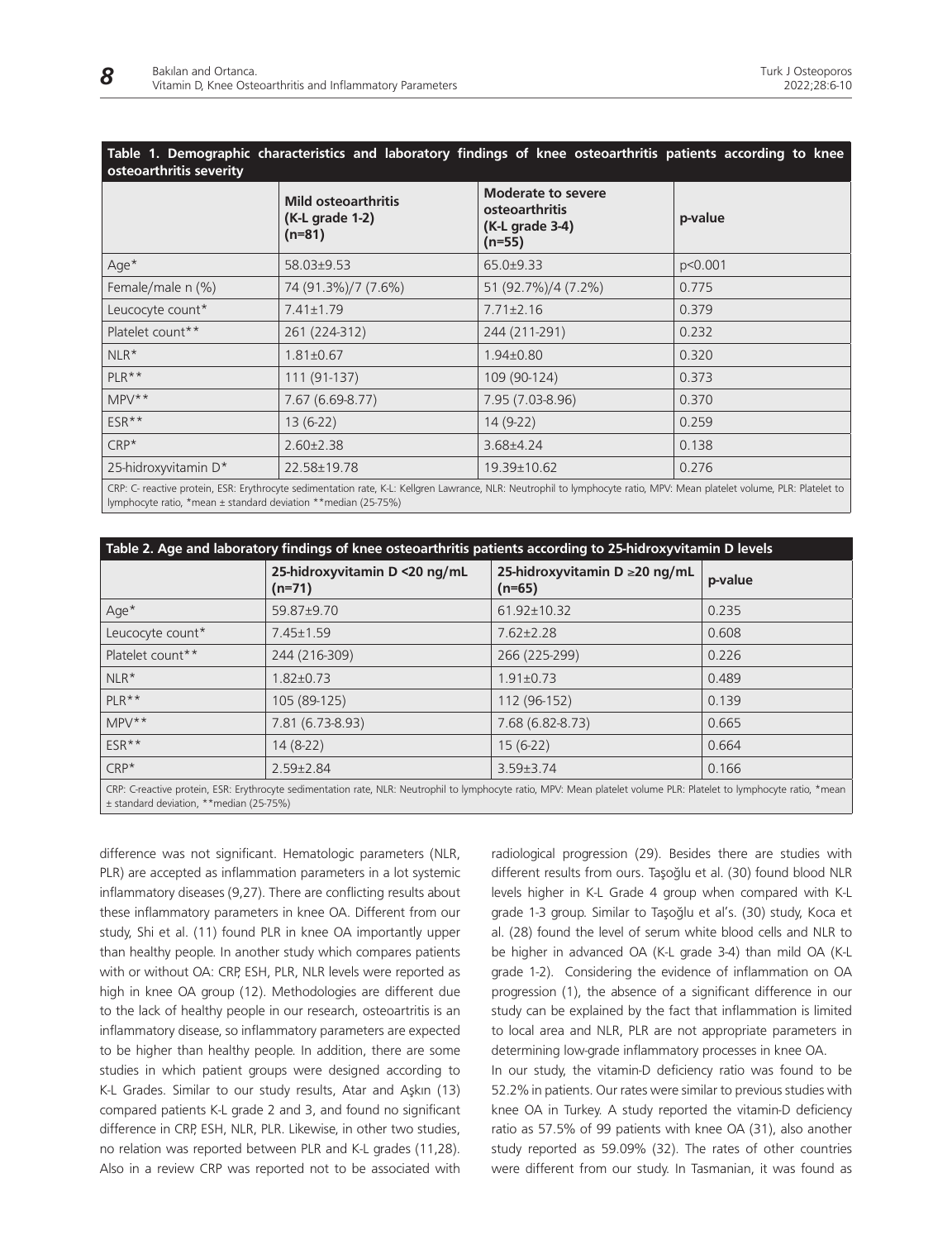45% in knee OA (19). In Kuwait, the rate was reported as 92.9% (20). Majority of our patients were women, although Turkey and Kuwait are sunny countries, the traditional clothes may cause inadequate skin exposure to sunlight.

Vitamin D has many metabolic effects in musculoskeletal system such as calcium homeostasis, in addition, the immunomodulating properties were investigated in recent years (33). Active vitamin D in the body, reduces the production of proinflammatory cytokines and chemokines (34) which plays a great role in OA pathogenesis and progression. There are many investigations on immunmodulating result of vitamin-D, only a few studies were found which showed the relation between vitamin-D and inflammatory processes in knee OA. Zheng et al. (35) reported vitamin D intake over 2 years did not change serum levels of inflammation parameters such as CRP in knee OA with insufficient vitamin-D levels. Similar to our study result, a study found similar levels in CRP, interleukins, TNF- $\alpha$  in all deficient, insufficient and sufficient vitamin D groups in knee OA (36). Also similar to our study results, Altaş and Tosun (37) showed no relation between vitamin D and both NLR and PLR. There is a need for different measurement methods sensitive than CRP, NLR and PLR to show the consequences of vitamin D treatment on inflammatory processes in knee OA.

Immunomodulatory properties are affected with vitamin D insufficiency in knee OA, so OA is expected to progress severe. However in our investigation, no relation was found between vitamin-D deficiency and radiological severity. There are contradictory results about vitamin D insufficiency and severity of OA in literature. Different from our study, in the Framingham study (14), knees of patients with vitamin D insufficiency (<20 nanogramme/mililiters) showed a slightly increased risk of joint space loss than patients without insufficiency (14). Similar to our study, Al-Jarallah et al. (20) showed that one measurement of vitamin D in blood was not related with the radiological progression. Since the development of radiological severity of OA will take many years, the relation between one time measurement of 25-(OH)D and radiological severity may not be found. We believe, if severity of OA was evaluated with long period measurements instead of one measurement of 25-(OH) D, the relation could be found.

Not being a longitudinal follow-up study due to its retrospective design is one of the limitations. Our study investigated the severity and inflammation with the level of vitamin D at only that time, however there is need for studies evaluating inflammation and both radiological and clinical severity before and after vitamin D treatment with sensitive markers. The other limitation was the lack of healthy control group.

# **Conclusion**

NLR, PLR are not found as appropriate parameters in determining low-grade inflammation in knee OA moreover there was found no effect of vitamin D on radiological severity and inflammation parameters in knee OA.

#### **Ethics**

**Ethics Committee Approval:** The study was carried out with the approval of the Council of Ethics of the Eskişehir Osmangazi UniversityNon-Invasive Clinical Researches Ethics Committee (decision no: 23, date: 11.08.2020).

**Informed Consent:** Retrospective study.

**Peer-review:** Externally and internally peer-reviewed.

#### **Authorship Contributions**

Surgical and Medical Practices: F.B., B.O., Concept: F.B., B.O., Design: F.B., B.O., Data Collection or Processing: F.B., B.O., Analysis or Interpretation: F.B., B.O., Literature Search: F.B., B.O., Writing: F.B., B.O.

**Conflict of Interest:** No conflict of interest was declared by the authors.

**Financial Disclosure:** The authors declared that this study received no financial support.

#### **References**

- 1. Robinson WH, Lepus CM, Wang Q, Raghu H, Mao R, Lindstrom TM, et al. Low-grade inflammation as a key mediator of the pathogenesis of osteoarthritis. Nat Rev Rheumatol 2016;12:580- 92.
- 2. Bondeson J, Blom AB, Wainwright S, Hughes C, Caterson B, van den Berg WB. The role of synovial macrophages and macrophageproduced mediators in driving inflammatory and destructive responses in osteoarthritis. Arthritis Rheum 2010;62:647-57.
- 3. Sokolove J, Lepus CM. Role of inflammation in the pathogenesis of osteoarthritis: latest findings and interpretations. Ther Adv Musculoskelet Dis 2013;5:77-94.
- 4. Benito MJ, Veale DJ, FitzGerald O, van den Berg WB, Bresnihan B. Synovial tissue inflammation in early and late osteoarthritis. Ann Rheum Dis 2005;64:1263-7.
- 5. Furuzawa-Carballeda J, Macip-Rodríguez PM, Cabral AR. Osteoarthritis and rheumatoid arthritis pannus have similar qualitative metabolic characteristics and pro-inflammatory cytokine response. Clin Exp Rheumatol 2008;26:554-60.
- 6. Farahat MN, Yanni G, Poston R, Panayi GS. Cytokine expression in synovial membranes of patients with rheumatoid arthritis and osteoarthritis. Ann Rheum Dis 1993;52:870-5.
- 7. Pelletier JP, Martel-Pelletier J, Abramson SB. Osteoarthritis, an inflammatory disease: potential implication for the selection of new therapeutic targets. Arthritis Rheum 2001;44:1237-47.
- 8. Ertenli I, Haznedaroğlu IC, Kiraz S, Celik I, Calgüneri M, Kirazhi S. Cytokines affecting megakaryocytopoiesis in rheumatoid arthritis with thrombocytosis. Rheumatol Int 1996;16:5-8.
- 9. Uslu AU, Küçük A, Şahin A, Ugan Y, Yılmaz R, Güngör T, et al. Two new inflammatory markers associated with Disease Activity Score-28 in patients with rheumatoid arthritis: neutrophillymphocyte ratio and platelet-lymphocyte ratio. Int J Rheum Dis 2015;18:731-5.
- 10. Fu H, Qin B, Hu Z, Ma N, Yang M, Wei T, et al. Neutrophil-and platelet-to-lymphocyte ratios are correlated with disease activity in rheumatoid arthritis. Clin Lab 2015;61:269-73.
- 11. Shi J, Zhao W, Ying H, Du J, Chen J, Chen S, et al. The relationship of platelet to lymphocyte ratio and neutrophil to monocyte ratio to radiographic grades of knee osteoarthritis. Z Rheumatol 2018;77:533-7.
- 12. Hira S, Tamam C. Diagnostic value of hematological parameters in patients with osteoarthritis. Cukurova Med J 2017;42:120-5.